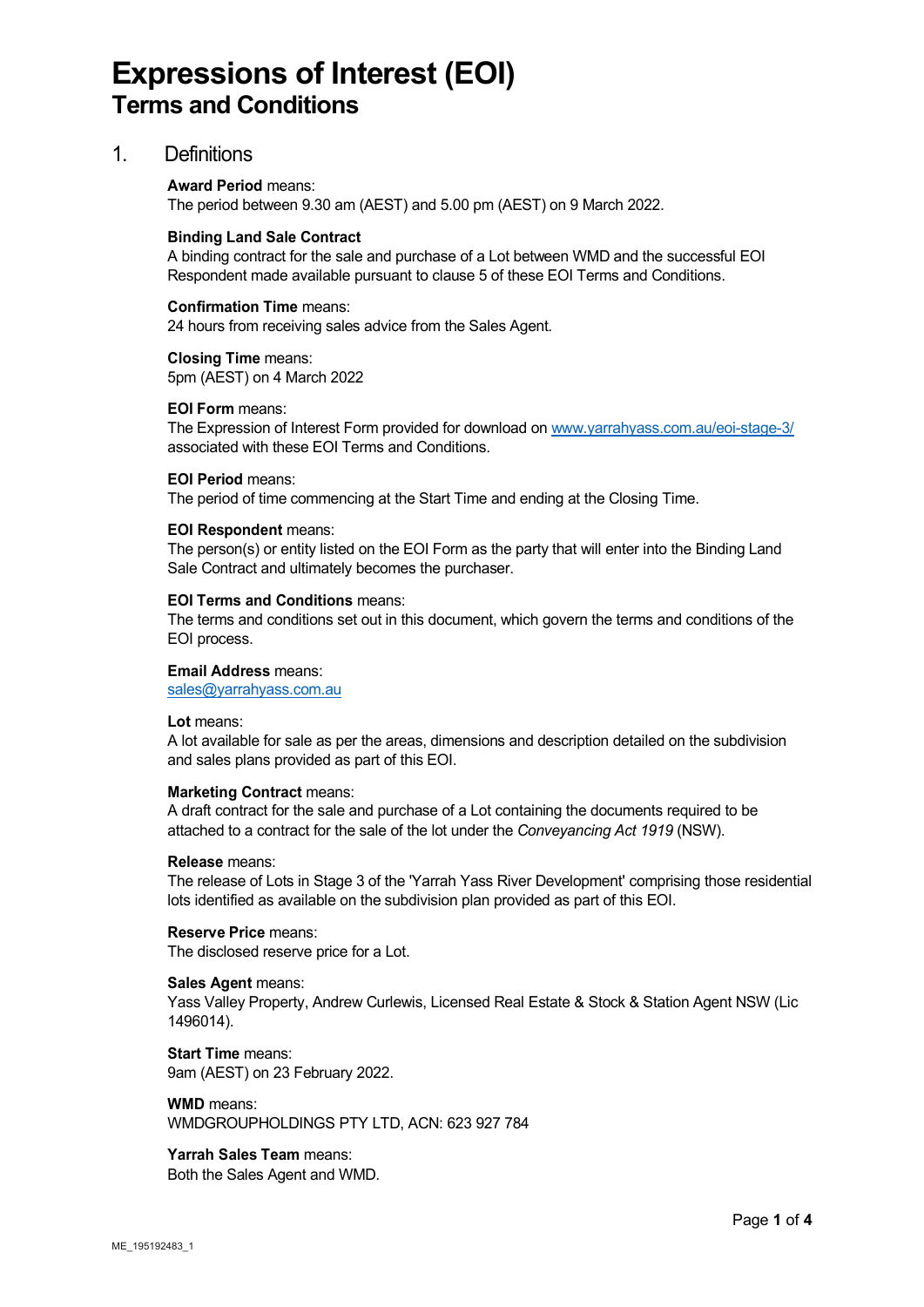### 2. EOI Process

This document contains the terms and conditions for the Stage 3 EOI process. By submitting an EOI Form, the EOI Respondent acknowledges and accepts the EOI process and agrees to be bound by these EOI Terms and Conditions.

### 3. Marketing Contract

The EOI Respondent may at any time during the EOI Period, contact the Sales Representative and request a Marketing Contract.

### 4. How to Lodge the EOI Form

- 4.1 The EOI Form must be lodged by the EOI Respondent during the EOI Period.
- 4.2 The EOI Respondent must:
	- (a) complete the EOI Form in full (including the Lot number(s) and price(s) offered by the EOI Respondent for one or more Lots); and
	- (b) give the EOI Form to the Yarrah Sales Team by sending it to the Email Address (which is listed in the definitions of this document and EOI Form).
- 4.3 To successfully lodge the EOI Form it must be received by the Yarrah Sales Agent after the Start Time and prior to the Closing Time.
- 4.4 An EOI Form received before the Start Time or after the Closing Time may not be accepted.

### 5. Successful EOI Respondent

- 5.1 To be successful the EOI Respondent's nominated price must be either on or above the Reserve Price.
- 5.2 If the EOI Respondent is successful, the Sales Agent will contact the EOI Respondent during the Award Period and:
	- (a) advise that the EOI Respondent was the successful respondent and the Lot(s) for which the EOI Respondent was the successful respondent; and
	- (b) confirm the EOI Respondent's successful price, which will be the price payable under the Binding Land Sale Contract.
- 5.3 If the EOI Respondent does not answer the Sales Agent's telephone call during the Award Period, the Sale Agent may select another respondent as the successful respondent for the relevant Lot.
- 5.4 After the Sales Agent advises the EOI Respondent that the EOI Respondent is a successful respondent and if the EOI Respondent confirms they wish to proceed to enter into the Binding Land Sale Contract, the Sales Agent will then:
	- (a) email a sales advice to the EOI Respondent, requesting confirmation of the details in the sales advice; and
	- (b) the EOI Respondent must confirm their details in the sales advice including Lot number, price, purchaser details, solicitor details.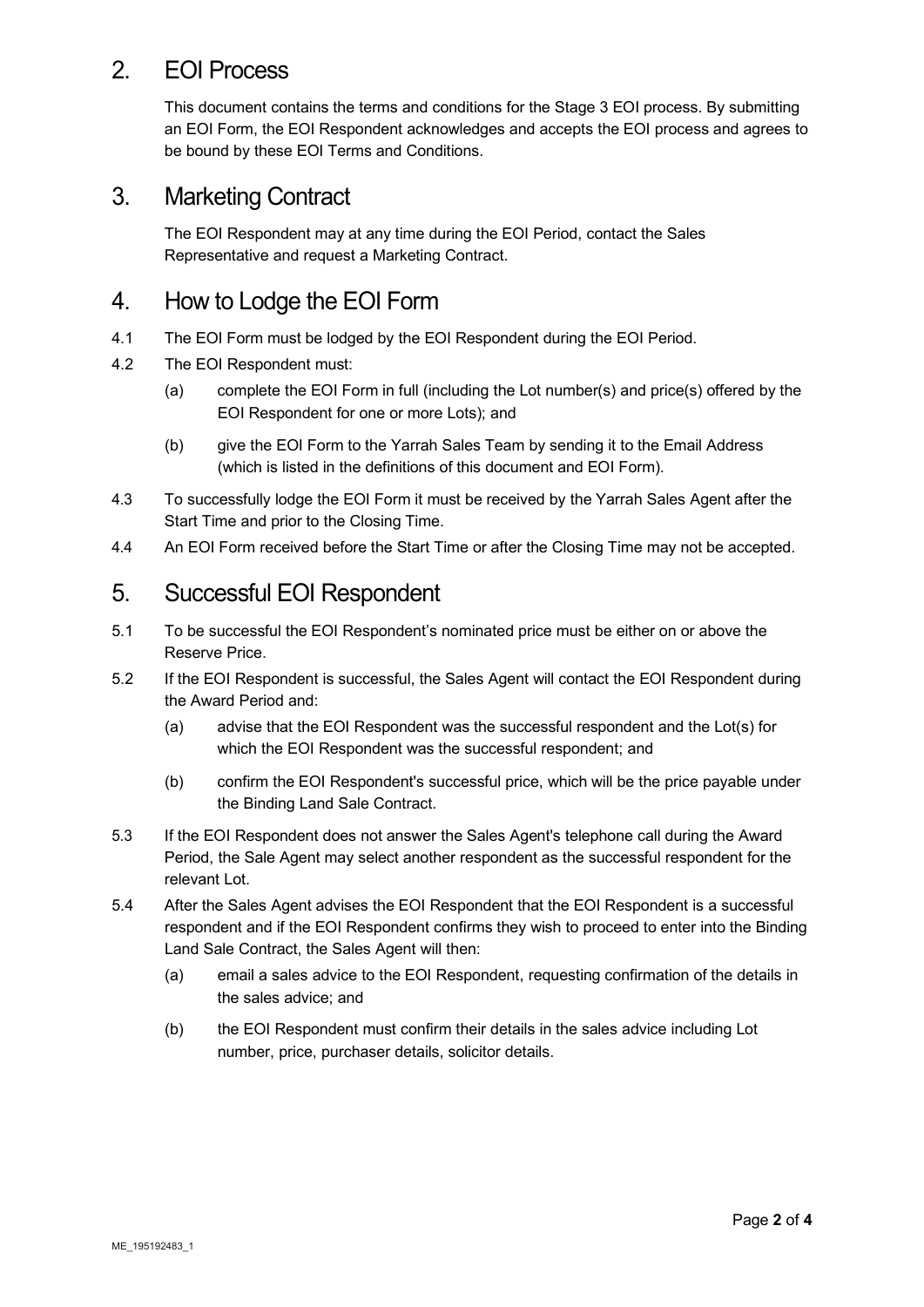- 5.5 If the EOI Respondent fails to provide confirmation of the sales advice by email to the Sales Agent within the Confirmation Time then the Sales Agent may select another respondent or any other person for the relevant Lot at any time after the expiry of the Confirmation Time.
- 5.6 The Sales Agent will forward the completed and confirmed Sales Advice to the EOI Respondent's legal representative and to MinterEllison who will prepare the Binding Land Sale Contract.

### 6. Exchange of Contract

Exchange of Binding Land Sale Contract including full payment of the deposit must take place within 3 weeks of receipt of the Binding Land Sale Contract, otherwise, the Sales Agent may select another respondent or any other person for the relevant Lot without further notice.

### 7. Unsuccessful EOI Respondent

If an EOI Respondent is not a successful respondent for any Lot noted in the EOI Form, the Sales Agent will notify the EOI Respondent that the EOI Respondent was not successful.

### 8. Conditions for Submitting an EOI Form

Prior to submitting the EOI Form, the EOI Respondent acknowledges and agrees:

- (a) The Yarrah Sales Team are not responsible for an EOI Respondent misunderstanding any aspect of the EOI process, terms or conditions.
- (b) The Yarrah Sales Team are not responsible for an EOI Respondent failing to submit the EOI Form within the EOI Period or submitting an EOI Form that does not comply with the EOI process or these EOI Terms and Conditions.
- (c) The Yarrah Sales Team will assess each EOI Form submitted and in their absolute discretion, may use any evaluation criteria in the assessment of any EOI Form including but not limited to considering any factors either included on the EOI Form or not, which the Yarrah Sales Team in their absolute discretion deem appropriate.
- (d) WMD may in its absolute discretion and without limitation, at any time during the EOI process modify, alter, update the EOI process or these EOI Terms and Conditions including by changing the Closing Time, Award Period, Confirmation Date or any other requirements.
- (e) WMD may in its absolute discretion and without limitation, at any time during the EOI process withdraw a Lot, multiple Lots, a portion or the entire Release from the EOI process and sell any such Lot(s) to any person or persons at any time.
- (f) All deposits paid are to be 10% of the price without exception.
- (g) No legal relationship or binding contract exists between the EOI Respondent and WMD until a Binding Land Sale Contract is exchanged. The EOI process forms a nonbinding offer by the EOI Respondent and is not an offer by WMD for the sale of a Lot(s) within the Release. WMD does not accept any form of contract between the EOI Respondent and WMD until the Binding Land Sale Contract is exchanged.

### 9. Governing Law

These EOI Terms and Conditions are governed by and are to be construed in accordance with the laws of the New South Wales, Australia.